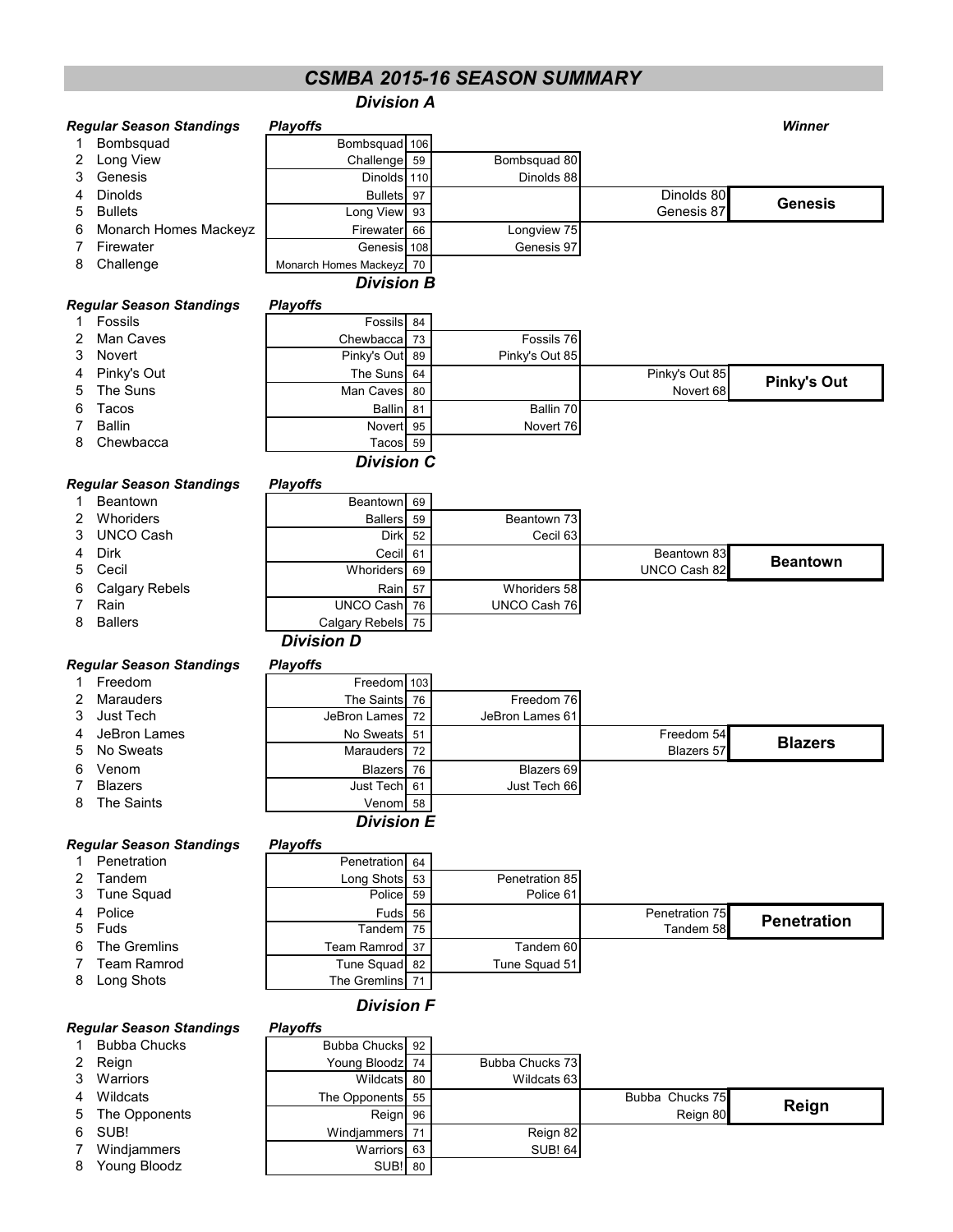# *Division G Winner*

## *Regular Season Standings Playoffs*

- 1 The Red Hawks The Red Hawks 91<br>2 Titans Spartans 79
- 
- 2 Titans 3<br>3 Springbank Bulldogs Pippen Ain't Easy 65 White Chocolate Thunder 66 Springbank Bulldogs Pippen Ain't Easy 65 White Chocolate Thunder 66
- 
- 4 Pippen Ain't Easy White Chocolate Thunder 67<br>5 White Chocolate Thunder Titlens 74 Titans 72 5 White Chocolate Thunder Two Titans 74
- 6 The Leftovers **Contract Contract Contract Contract Contract Contract Contract Contract Contract Contract Contract Contract Contract Titans 71 Titans 71 Titans 71 Titans 71 Titans 71 Titans 71 Titans 71 Titans 71 Titans 7**
- 7 Whiskey Jacks | Springbank Bulldogs 87 Springbank Bulldogs 56
- 8 Spartans 10 and 10 and 10 and 10 and 10 and 10 and 10 and 10 and 10 and 10 and 10 and 10 and 10 and 10 and 10 and 10 and 10 and 10 and 10 and 10 and 10 and 10 and 10 and 10 and 10 and 10 and 10 and 10 and 10 and 10 and 1

# *Division H*

## *Regular Season Standings Playoffs*

| -               |                  |                  |              |            |
|-----------------|------------------|------------------|--------------|------------|
| 1 SAC           | <b>SAC</b> 70    |                  |              |            |
| 2 Zerg Rush     | Rackets 43       | <b>SAC 71</b>    |              |            |
| 3 Breakers      | Pseudo Sumos 58  | Pseudo Sumos 43  |              |            |
| 4 Pseudo Sumos  | Delicious 37     |                  | SAC 67       | <b>SAC</b> |
| 5 Delicious     | Zerg Rush 76     |                  | Zerg Rush 54 |            |
| 6 Triple Double | Rim Reapers 45   | Zerg Rush 57     |              |            |
| 7 Rim Reapers   | Breakers 57      | Triple Double 48 |              |            |
| 8 Rackets       | Triple Double 81 |                  |              |            |

# *Division I*

#### *Regular Season Standings Playoffs*

|   | 1 Stags              | Stags 78              |           |        |               |
|---|----------------------|-----------------------|-----------|--------|---------------|
|   | 2 Ligers             | Yuuuup! 76            | Stags 64  |        |               |
|   | 3 United             | Hellas 52             | Hellas 75 |        |               |
|   | 4 Hellas             | <b>GWN 48</b>         |           | Hellas | <b>Hellas</b> |
|   | 5 GWN                | Ligers 84             |           | United |               |
|   | 6 Brick City Ballers | Jammers 46            | Ligers 65 |        |               |
|   | Jammers              | United 78             | United 70 |        |               |
| 8 | Yuuuup!              | Brick City Ballers 64 |           |        |               |
|   |                      | <b>Division J</b>     |           |        |               |

|    | <b>Regular Season Standings</b> | <b>Playoffs</b>     |                        |                        |                 |
|----|---------------------------------|---------------------|------------------------|------------------------|-----------------|
|    | <b>Monstars</b>                 | Monstars 53         |                        |                        |                 |
|    | <b>Hinrich Maneuver</b>         | <b>WTS</b> 22       | Monstars 69            |                        |                 |
| 3  | <b>Running Guns</b>             | WolfPack 66         | WolfPack 66            |                        |                 |
|    | WolfPack                        | Smokin Aces 57      |                        | Monstars 78            | <b>Monstars</b> |
|    | 5 Smokin Aces                   | Hinrich Maneuver 57 |                        | <b>Running Guns 68</b> |                 |
| 6  | <b>Blue Balls</b>               | Timberhawks 55      | Hinrich Maneuver 48    |                        |                 |
|    | Timberhawks                     | Running Guns 61     | <b>Running Guns 77</b> |                        |                 |
| 8. | <b>WTS</b>                      | Blue Balls 36       |                        |                        |                 |
|    |                                 |                     |                        |                        |                 |

#### *Masters*

### *Regular Season Standings Playoffs*

|                     | Round 1              | Round 2              |                      |                          |
|---------------------|----------------------|----------------------|----------------------|--------------------------|
| 1 Skykings          | Skykings 103         | Skykings 90          |                      | A Final                  |
| 2 Steelers          | Western All Stars 41 | Minutemen 67         | Skykings 20          | <b>Skykings</b>          |
| 3 Wind City         | Minutemen 66         | Steelers 64          | Steelers 0           |                          |
| 4 Minutemen         | DFI Raiders 52       | Nets 48              |                      |                          |
| 5 DFI Raiders       | Steelers 56          | Western All Stars 57 |                      | <b>B</b> Final           |
| 6 Nets              | Rockets 37           | DFI Raiders 54       | Western All Stars 61 | <b>Western All Stars</b> |
| 7 Rockets           | Wind City 53         | Wind City 98         | Wind City 60         |                          |
| 8 Western All Stars | Nets <sub>57</sub>   | Rockets 70           |                      |                          |

# *A DIRING LEAGUE A DIRING LEAGUE*

| <b>Regular Season Standings</b> | <b>Playoffs</b>          | <b>Division A</b> |              |                |
|---------------------------------|--------------------------|-------------------|--------------|----------------|
| <b>Bomb Squad</b>               | Bomb Squad 98            |                   |              |                |
| 2 Long View                     | Skrr Skrr 83             | Bombsquad 87      |              |                |
| 3 Dinolds                       | Firewater 94             | Ponos Apparel 72  |              |                |
| 4 Firewater                     | Ponos Apparel 98         |                   | Bombsquad 96 | <b>Dinolds</b> |
| 5 Ponos Apparel                 | Long View 105            |                   | Dinolds 102  |                |
| 6 Thundercats                   | Monarch Homes Mackeyz 86 | Long View 83      |              |                |
| 7 Monarch Homes Mackeyz         | Dinolds 108              | Dinold 99         |              |                |
| 8 Skrr Skrr                     | Thundercats 87           |                   |              |                |

White Chocolate Thunder